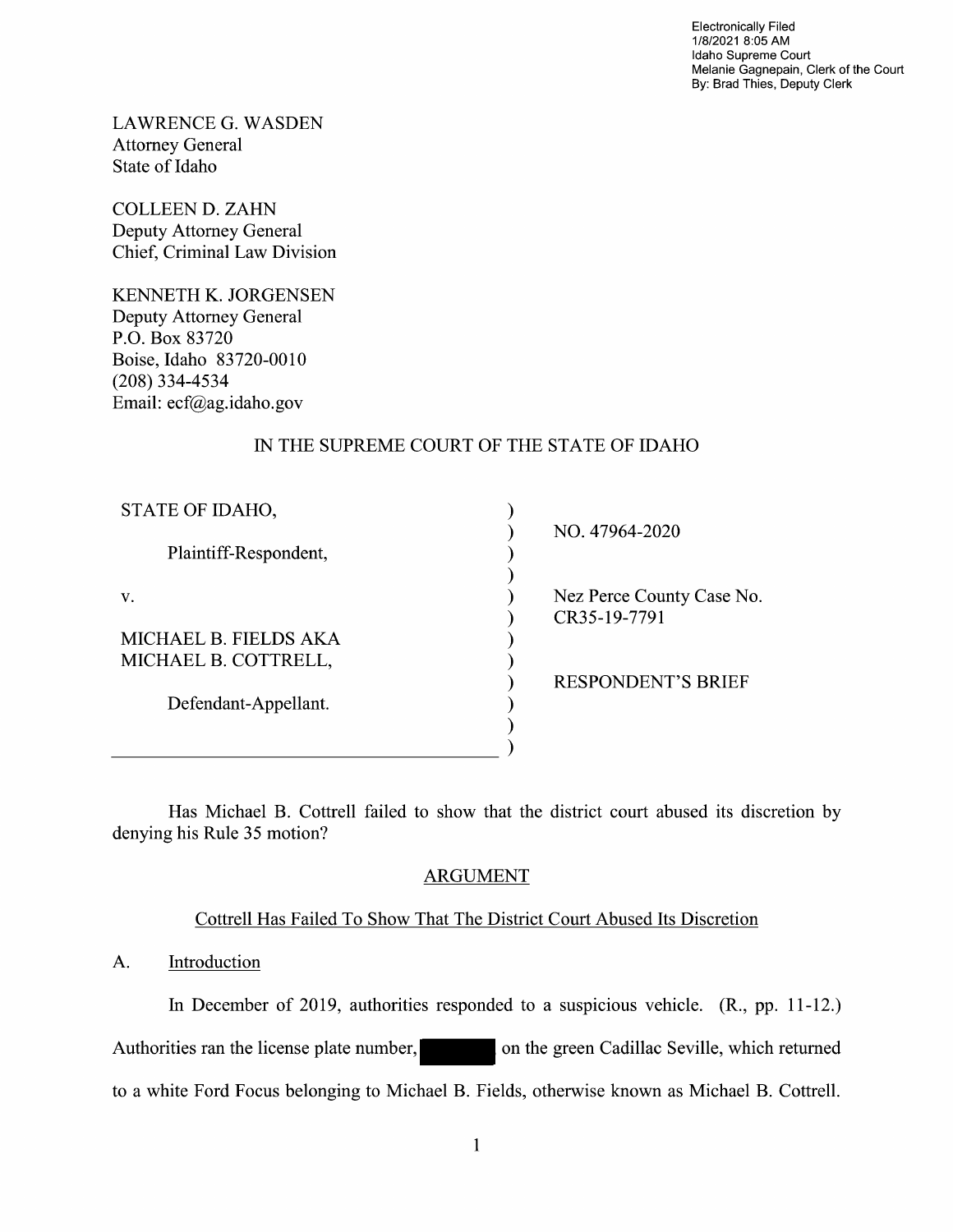$(R., p. 12.)$  Authorities observed a black North Face backpack inside the Cadillac Seville.  $(R., p. 12.)$ 12.) While attempting to locate Cottrell, authorities received an anonymous report of a shooting at one of Cottrell's last known addresses. (R., p. 12.) After finding no indication of a shooting at the reported address, authorities returned to the Cadillac Seville and observed Cottrell begin t0 drive the vehicle.  $(R_1, p_1, 12)$ . An officer initiated a traffic stop, but Cottrell eluded police by driving through a fence, causing approximately  $$3,000$  in damage. (R, p. 12.) Cottrell then drove sixty-two miles per hour in a twenty-five miles per hour zone, failed to stop at numerous stop signs and drove onto the curb of an airport parking lot where people were preparing for a flight.  $(R_1, p_2)$ . 12.) Officers were unable to Cottrell, but found the black North Face backpack containing a black HI-point nine millimeter pistol. (R., p. 12.) Amanda Branson admitted to Police that Cottrell had delivered a stolen Viewsonic projector and an Xbox console, which were reported stolen in a residential burglary.  $(R, p. 65)$  Upon execution of a search warrant of Cottrell's vehicle, authorities located stolen items, including a grey North Face backpack, a black Apple TV and a pair of brown Gucci shoes.  $(R., p. 65.)$ 

The state charged Cottrell with one count of felony eluding, one count of unlawful possession of a firearm, one count of grand theft by receiving/possessing stolen property, a persistent violator enhancement, and two misdemeanors for failure to notify upon striking fixtures 0n highway and possession 0f drug paraphernalia. (R., pp. 55-57.) Cottrell pleaded guilty to eluding and unlawful possession of a firearm, and the state agreed to dismiss the remaining charges. (R., p. 68.) For each of the two counts, the district court sentenced Cottrell to three years determinate, to run concurrent with each other and with any parole matter imposed in CR-2015-8834. (R., pp. 68, 71-73.) Cottrell filed a Rule 35 motion, which the district court denied, and Cottrell filed a timely appeal.  $(R., pp. 85-89, 114-119, 144.)$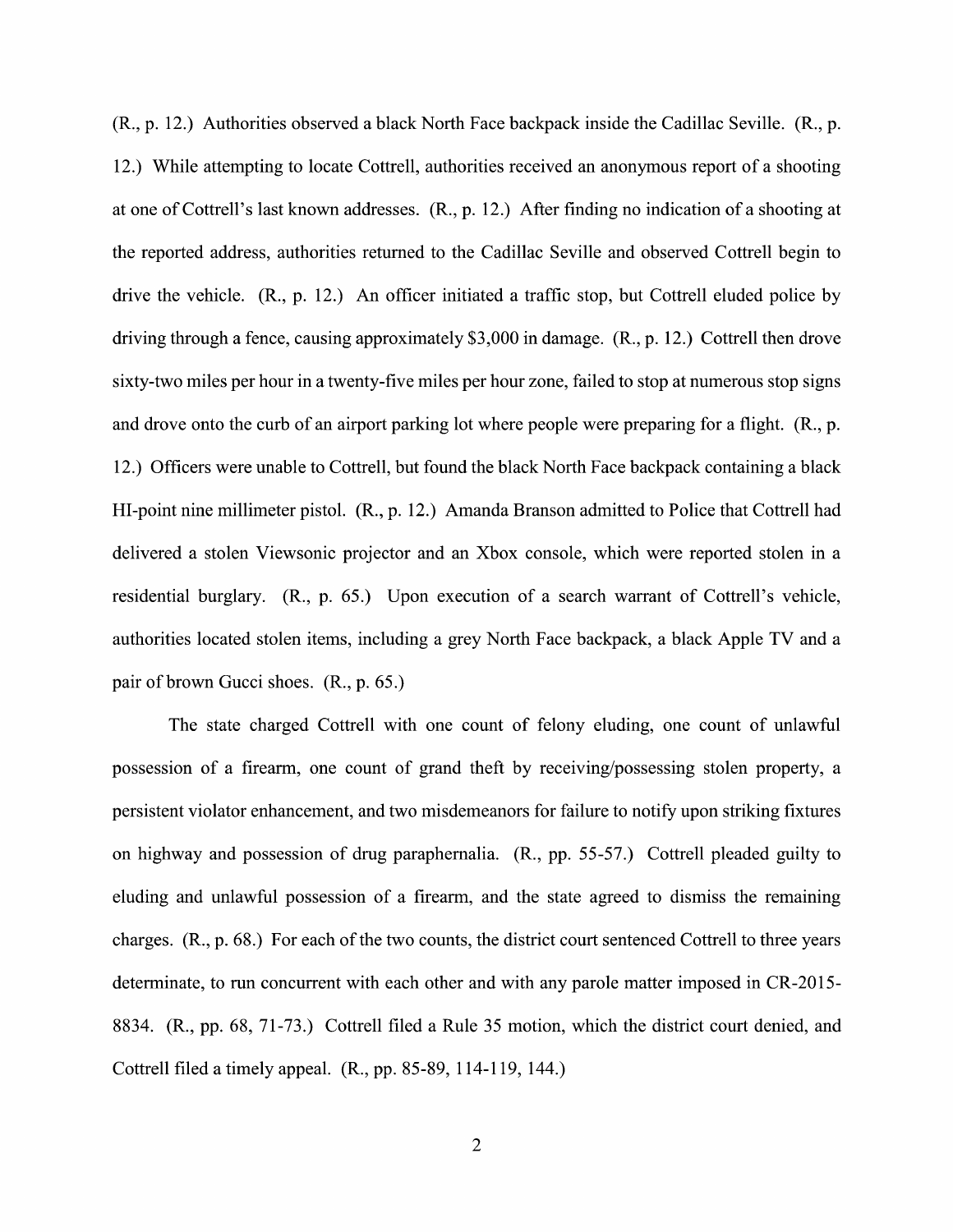On appeal, Cottrell argues that "the district court abused its discretion by denying his Rule 35 motion." (Appellant's brief, p. 1.) Cottrell has failed to show that the district court abused its discretion by denying his Rule 35 motion.

#### B. Standard Of Review

"If a sentence is within the statutory limits, a motion for reduction of sentence under Rule 35 is a plea for leniency, and we review the denial of the motion for an abuse of discretion." State  $v.$  Huffman, 144 Idaho 201, 203, 159 P.3d 838, 840 (2007). In evaluating whether a lower court abused its discretion, the appellate court conducts a four-part inquiry, which asks "whether the trial court: (1) correctly perceived the issue as one 0f discretion; (2) acted within the outer boundaries of its discretion; (3) acted consistently with the legal standards applicable to the specific choices available to it; and (4) reached its decision by the exercise of reason." State v. Herrera, <sup>164</sup> Idaho 261, 272, <sup>429</sup> P.3d 149, <sup>160</sup> (2018) (citing Lunneborg V. MV Fun Life, <sup>163</sup> Idaho 856, 863, <sup>421</sup> P.3d 187, <sup>194</sup> (2018)).

#### C. Cottrell Has Shown N0 Abuse Of The District Court's Discretion

The sentences imposed are within the statutory limits of I.C.  $\S$ § 49-1404 and 18-3316. The record shows the district court perceived its discretion, employed the correct legal standards to the issue before it, and acted reasonably and within the scope of its discretion.

At the sentencing hearing, the district court stated it wishes that parole "had been more successful." (Tr., p. 32, Ls. 13-14.) The district court noted that the last time Cottrell had been before the court 0n an eluding charge, it had involved "pretty dangerous circumstances for everybody involved." (Tr., p. 32, Ls. 19-23.) The district court stated "[i]n this particular case, relatively high speed through a residential area including running stop signs as well, so certainly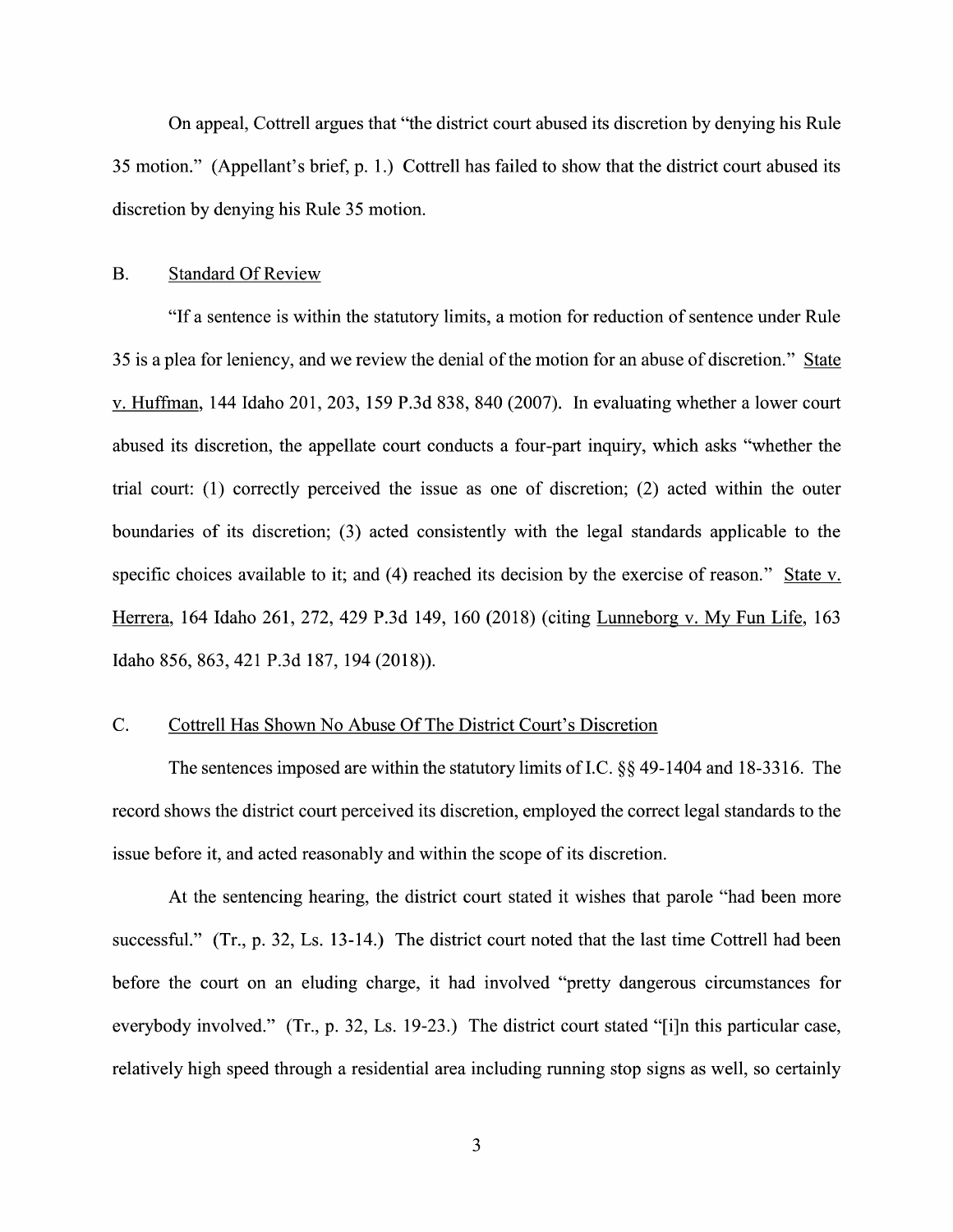it's appropriate in light of this repeated circumstance for [Cottrell] that there be a sentence imposed that serves as a period of punishment and also a period of time to protect society." (Tr., p. 32, L.  $23 - p. 33$ , L. 4.) The district court "went back through the records" of Cottrell's probations, which were not as "positive" as the district court would like to have seen, and the district court also found that Cottrell had been "through a couple of retained jurisdiction programs." (Tr., p. 33, Ls. 7-12.) The district court determined "with the commission of new felonies ... it is appropriate that another sentence of incarceration be imposed, and [the district court is] willing to do that in conformance with the parties' agreement in this matter."  $(Tr, p. 33, Ls. 14-18.)$ 

Cottrell contends that claims he made in his Rule 35 motion regarding lack of major rule Violations While in custody, completion of rehabilitation programs, desire t0 reimburse the owner of the fence he drove through, employment and residency plans, and desire to support his daughter show an abuse 0f discretion. (Appellant's brief, pp. 3-4.) Cottrell's argument does not show an abuse of discretion.

The instant offenses threatened serious harm to the community, and Cottrell's erratic driving caused significant property damage. The persistent violator enhancement the state filed derived from three felony convictions in 2016, including one count of eluding, one count of aggravated assault, and one count of burglary. (R., p. 57.) As the district court addressed, Cottrell has served probation and been through retained jurisdiction, and Cottrell concedes that he's previously completed numerous rehabilitative programs, such as "TFAC, MRT, ART, T4C, CBI-SA, parenting classes, individual counseling, grief and loss counseling, and two riders." (Appellant's brief, p. 3.) Yet, Cottrell has continued his criminal conduct, showing that alternative treatment is ineffective in rehabilitating Cottrell and deterring his criminal thinking. Although Cottrell claims that he "never received any major rule violation or disciplinary sanction while in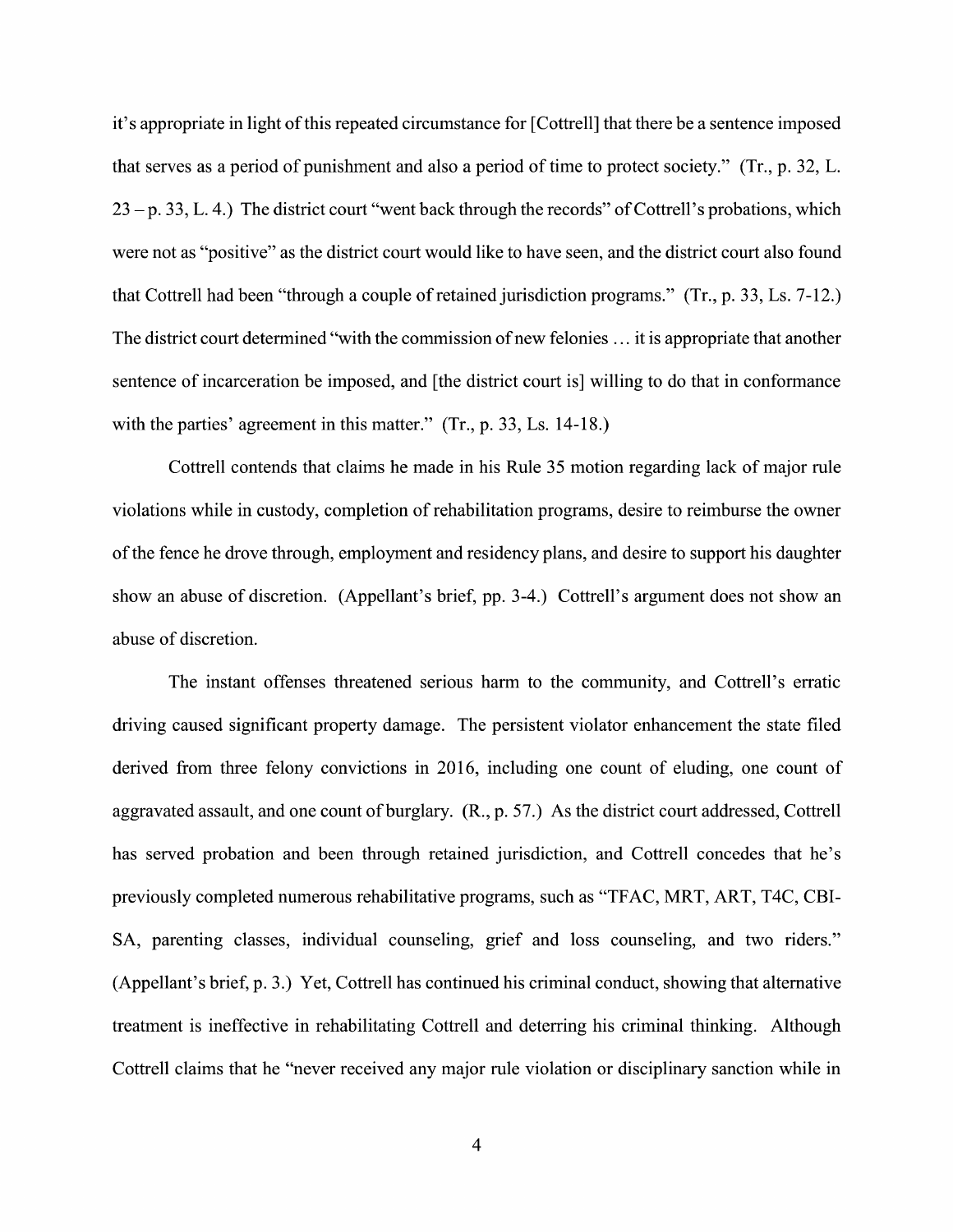custody," he's shown that there's an undue risk he will reoffend if he is not sentenced to a term of incarceration. (Appellant's brief, p. 3.)

The information Cottrell submitted with his Rule 35 motion does not merit a reduction of sentence, or any form of leniency. The sentences of three years determinate for each of the eluding and unlawful possession of a firearm convictions provides proper punishment, deterrence and protection to the community. The district court's decision to deny his Rule 35 motion is justified, and Cottrell has failed to show that the district court abused its discretion by doing so.

### **CONCLUSION**

The state respectfully requests this Court to affirm the judgment of the district court.

DATED this 6th day of January, 2021.

/s/ Kenneth K. Jorgensen KENNETH K. JORGENSEN Deputy Attorney General

ZACHARI S. HALLETT Paralegal

### CERTIFICATE OF SERVICE

HEREBY CERTIFY that I have this 6th day of January, 2021, served a true and correct copy of the attached RESPONDENT'S BRIEF to the attorney listed below by means of iCourt File and Serve:

> JENNY C. SWINFORD<br>DEPUTY STATE APPELLATE PUBLIC DEFENDER documents@sapd.state.id.us

> > /s/ Kenneth K. Jorgensen KENNETH K. JORGENSEN